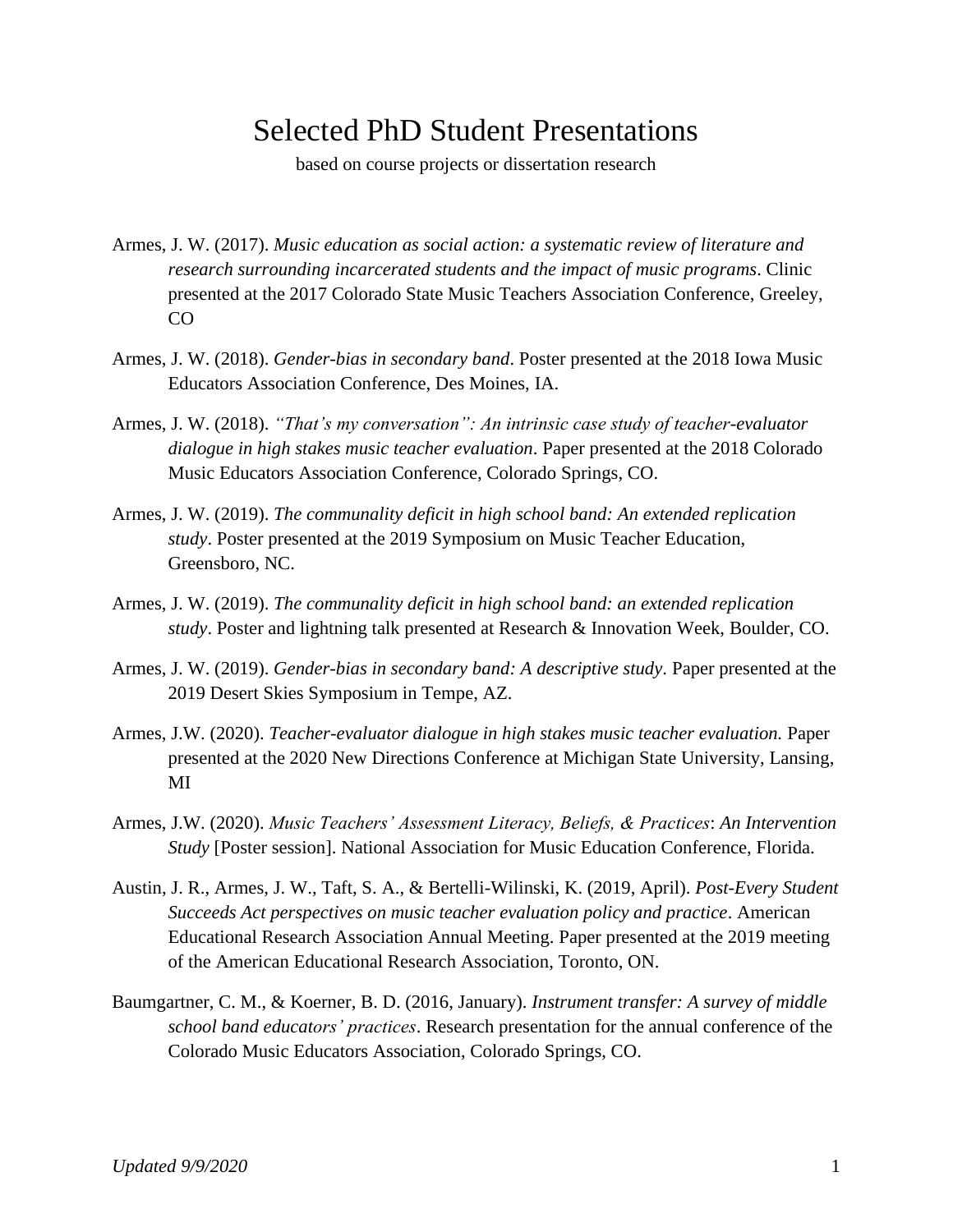- Bennett, P. & Raschdorf, T. (2014, January). *Vitality: Revising the life in your teaching*. Session co-presented at the 2014 Colorado Music Educators Clinic/Conference. Colorado Springs, CO.
- Berg, M. H., & Koerner, B. D. (2015, November). *Practicum and student teacher conferencing strategies*. Presentation presented at the University of Colorado's Music Education Graduate Colloquium, Boulder, CO.
- Bertelli-Wilinski, K. M. (2018, March). *National board of professional teaching standards: The impact on licensure and reciprocity in the states of the West and Midwest*. 2018 Biennial Music Research and Teacher Education National Conference. Presentation conducted at the meeting of the National Association for Music Education, Atlanta, GA.
- Bertelli-Wilinski, K. M. (2018, March). *'On the same page': A case study of a curriculumfocused district-led music professional development program in an urban district*. 2018 Biennial Music Research and Teacher Education National Conference. Presentation conducted at the meeting of the National Association for Music Education, Atlanta, GA.
- Bertelli-Wilinski, K. M. (2019, January). *The effect of teacher voice on perceptions of ownership, value, and motivation of building-level professional development design*. Society for Music Teacher Education 2019 Symposium. Presentation conducted at the meeting of the Society for Music Teacher Education, Greensboro, NC.
- Bertelli-Wilinski, K. M. (2019, September). *The effect of teacher voice on perceptions of ownership, value, and motivation of building-level professional development design*. Society for Music Teacher Education 2019 Symposium. Research presentation for the annual conference of the Colorado Music Educators Association, Colorado Springs, CO.
- Culig, E. (2008). *The Representation of Asia-Pacific Music in American Elementary Music Textbooks From 1926-1967*. Poster Presentation. National MENC Conference.
- Falter, H. E. (2016, January). *Perceptions of the edTPA and the music student teaching experience*. Paper presented at the Colorado Music Educators Association Clinic/Conference, Colorado Springs, CO.
- Falter, H. E. (2016, January). *Teacher support of music in a primary Montessori classroom*. Paper presented at the Colorado Music Educators Association Clinic/Conference, Colorado Springs, CO.
- Falter, H. E. (2016, September). *Influences on music exploration in a Montessori primary classroom: An instrumental case study*. Paper presented at the 26th European Early Childhood Education Research Association Conference, Dublin, Ireland.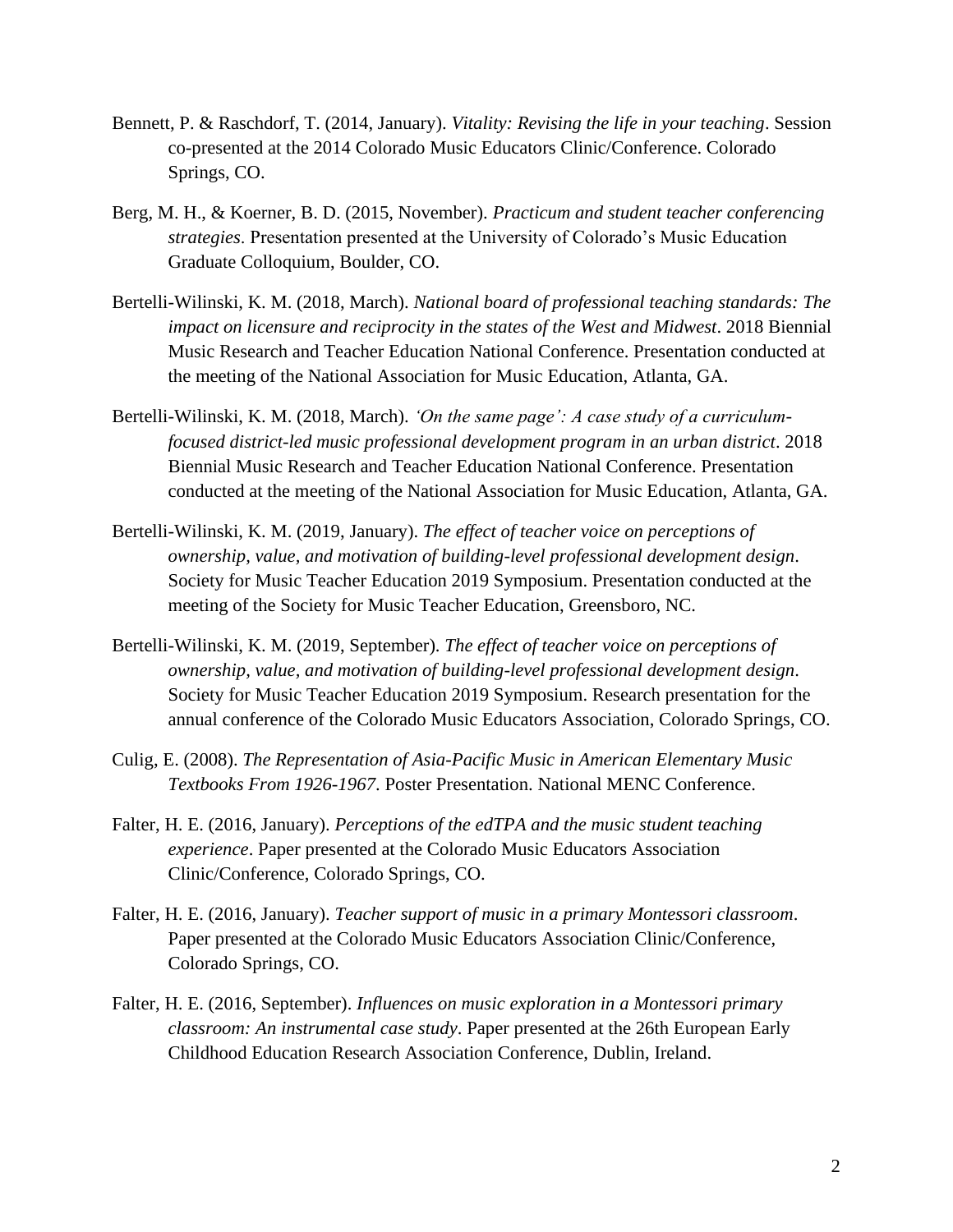- Falter, H. E. (2017, January). *The effect of music professional development on preschool teachers' perceptions and teaching of music*. Paper presented at the 2017 Colorado Music Educators Association Conference, Colorado Springs, CO.
- Falter, H. E. (2017, January). *Music's representation in Young Children (1966-1984): A content analysis*. Paper presented at the 2017 Colorado Music Educators Association Conference, Colorado Springs, CO.
- Falter, H. E. (2017, May). *Early childhood educators' behaviors, valuing, and confidence with teaching music after targeted professional development*. Poster presented at the 2017 Symposium on Music Teacher Education, Minneapolis, MN.
- Falter, H. E. (2019, April). *An examination of elementary general music teaching practices for congruence with the Reggio Emilia approach*. Paper presented at the 2019 American Educational Research Association Annual Meeting, Toronto, Canada.
- Falter, H. E., Wick, M., Miranda, M., & Munroe, A. (2017, May). *Supporting general music teachers incorporating musical play*. Paper presented at the 2017 Mountain Lake Colloquium, Pembroke, VA.
- Holster, J. (2019). *Teacher feedback: effect on music self-concept and participation*. Research presented at Colorado Music Educators Association, State-Wide Conference, Colorado Springs, CO.
- Holster, J. (2019). *Defining the path to expert teaching: A comparison of the predictive qualities of identity and valuation using structural equation modeling*. Research presented at Society for Music Teacher Education National Conference, Greensboro, NC.
- Holster, J. (2020). *Possible Self Construction and Topic Modeling in an Introduction to Student Teaching Course*. Presented at Colorado Music Educators Association, State-Wide Conference, Colorado Springs, CO.
- Isbell, D. (2005). *Becoming the music teacher: Constructing identity in a rural school system*. Pacific Sociological Association Conference. Portland, OR.
- Johnson, E. (2009, September). *A description of peer-teaching practices in the context of student leadership used by secondary instrumental music teachers*. Research poster presentation, Biennial Meeting of the Society for Music Teacher Education. Greensboro, NC.
- Johnson, E. (2010, January). *Peer-teaching: Strategies for enhancing student ability, knowledge, and learning*. Session presented at the Annual Meeting of the Colorado Music Educators Association. Colorado Springs, CO.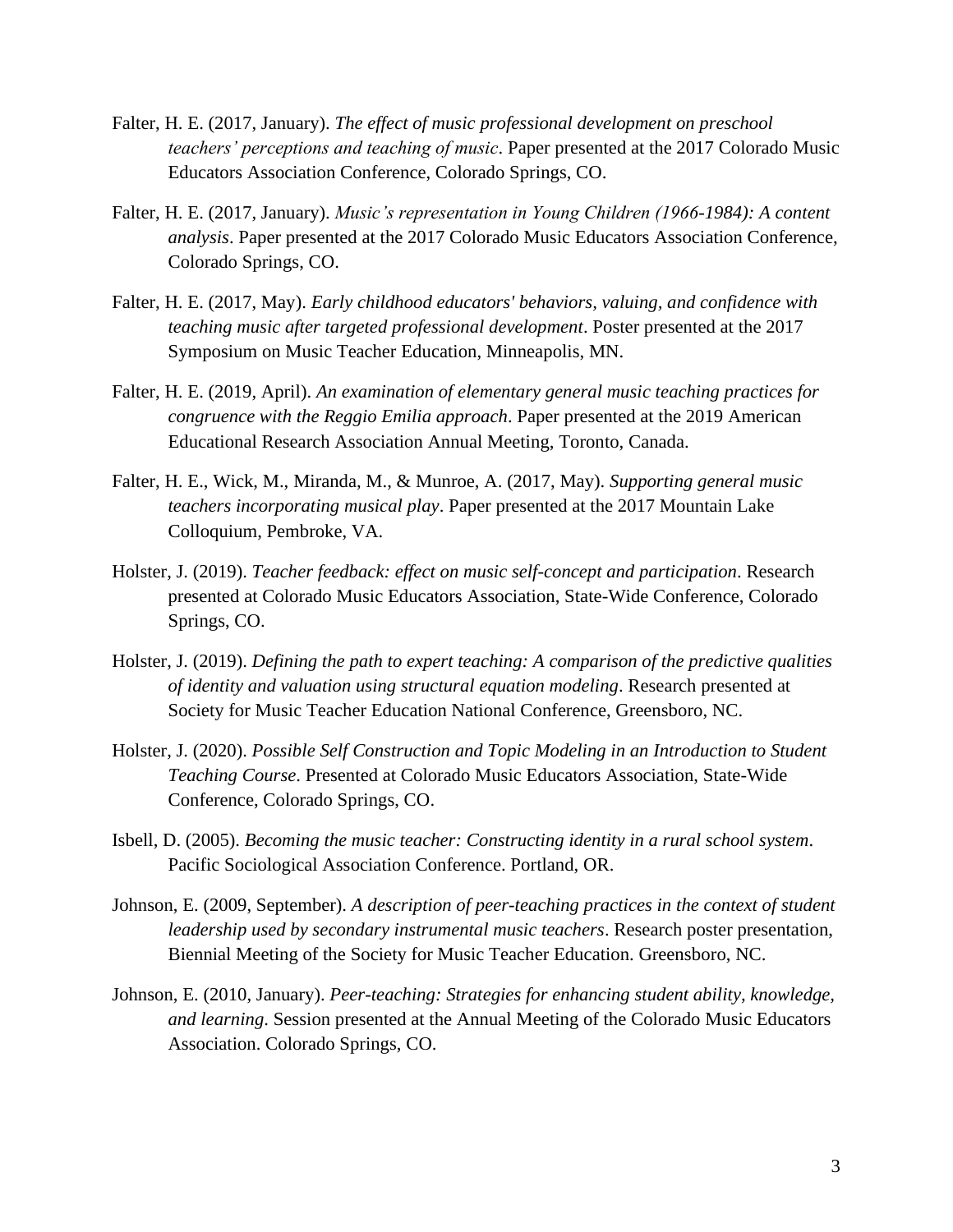- Johnson, E. (2011, February). *Conducting is everywhere!: A case study of the development of preservice music teacher occupational identity in a first-semester conducting course*. Desert Skies Research Symposium. University of Arizona, Tucson, AZ.
- Johnson, E. (2011, January). *The effect of peer-based instruction on rhythmic performance achievement*. Research paper presented at the Annual Meeting of the Colorado Music Educators Association. Colorado Springs, CO.
- Johnson, E., & Prichard, S. (2011, September). *Music ed 2.0: Using web-based technology to promote 21st century teacher education*. Best practice session, Biennial Meeting of the Society for Music Teacher Education. Greensboro, NC.
- Johnson, E., & Ruffert, Z. (2012, January). *"Can you hear what you see?" Developing outstanding rhythm and pitch reading skills with instrumental ensembles*. Session presented at the Annual Meeting of the Colorado Music Educators Association. Colorado Springs, CO.
- Koerner, B. D. (2014, January). *The effect of assessment software on young instrumentalists' performance accuracy*. Research presentation at the annual conference of the Colorado Music Educators Association, Colorado Springs, CO.
- Koerner, B. D. (2015, January). *Effects of analytic practice strategies on undergraduate wind instrumentalists' performance*. Research presentation at the annual conference of the Colorado Music Educators Association, Colorado Springs, CO.
- Koerner, B. D. (2015, September). *Changes in music student teaching interns' concerns: A multiple case study*. Poster session presented at the biennial national symposium of the Society for Music Teacher Education, Greensboro, NC.
- Martin, L. (2011, February). *The musical self-efficacy beliefs of middle school band students: An investigation of sources, meanings, and relationships with attributions for success and failure*. Research paper presented at the Desert Skies Symposium on Research in Music education, Tucson, Arizona.
- Martin, L. (2013, February). *"I just want to teach music!" A case study of first-year music teacher occupational identity*. Research paper presented at the Desert Skies Symposium on Research in Music Education, Tucson, Arizona.
- Martin, L. (2013, April). *Invincible Eagle: The career of Keith Brion*. Research poster presented at the National Association for Music Education Eastern Division Conference, Hartford, Connecticut.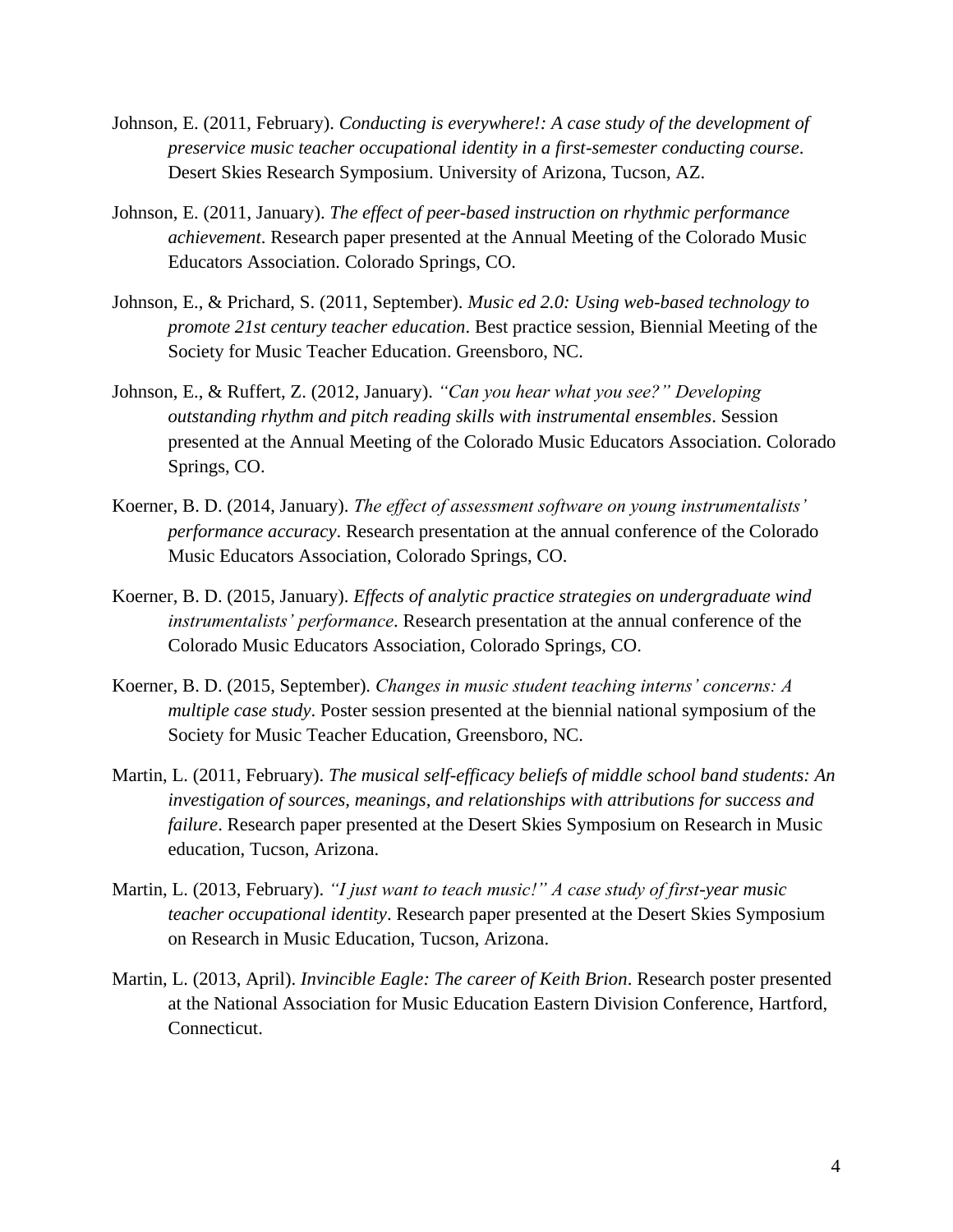- Martin, L. (2013, April). *The value-added model: Impact upon assessment practices in the music classroom*. Poster presented at the Fourth International Symposium on Assessment in Music Education, Taipei, Taiwan.
- Martin, L. (2013, September). *Doctoral students in music education: Occupational identity, career intent, and efficacy for teaching in higher education*. Research paper presented at the Symposium on Music Teacher Education, Greensboro, North Carolina.
- Martin, L. (2013, September). *Music educators' beliefs regarding mandatory open enrollment's impact upon secondary instrumental music programs*. Research poster presented at the Symposium on Music Teacher Education, Greensboro, North Carolina.
- Martin, L. (2015, February). *An exploratory study of music teacher evaluation practices in multiple states with Race to the Top funding: K-12 music educators' experiences, perspectives, and recommendations*. Research paper. Fifth International Symposium on Assessment in Music Education, Williamsburg, Virginia.
- Miksza, P., & Prichard, S. (2012, April). *An observational study of intermediate band students' self-regulated practice behavior*. Paper presented at the Annual Meeting of the American Educational Research Association. Vancouver, BC.
- Miller, I.W. (2020). *High School Beginning Band*. Poster presented at the 2020 NAfME National Conference: "HS Beginning Band" NAfME National Conference, Orlando,  $FL.$
- Miranda, M. L., Armes, J. W., Bertelli-Wilinski, K. M., & Taft, S. A. (2018, October). *From the beginning - collaborations with K-12 classrooms, colleagues, and the profession: 100 years of Music Education at the University of Colorado Boulder*. University of Colorado Boulder College of Music Scholarship Celebration. Poster presented at the 2018 College of Music Scholarship Celebration at the University of Colorado Boulder, Boulder, CO.
- Miranda, M. & Raschdorf, T. (2011, January). *Music for all: Inclusion of students with special needs in the general music classroom*. Educational session presented at the 2011 Colorado Music Educators Clinic/Conference. Colorado Springs, CO.
- Miranda, M. & Raschdorf, T. (2011, May). *Beyond student teaching: Changing perspectives on mentorship within a professional development community*. Clinic presented at 2011 Mountain Lake Colloquium for Teachers of General Music Methods. Mountain Lake, VA.
- Miranda, M. & Raschdorf, T. (2013, May). *Do we need to start at the very beginning? Cocreating introductory general music practicum experiences based on an early-career induction model*. Clinic presented at 2013 Mountain Lake Colloquium for Teachers of General Music Methods. Mountain Lake, VA.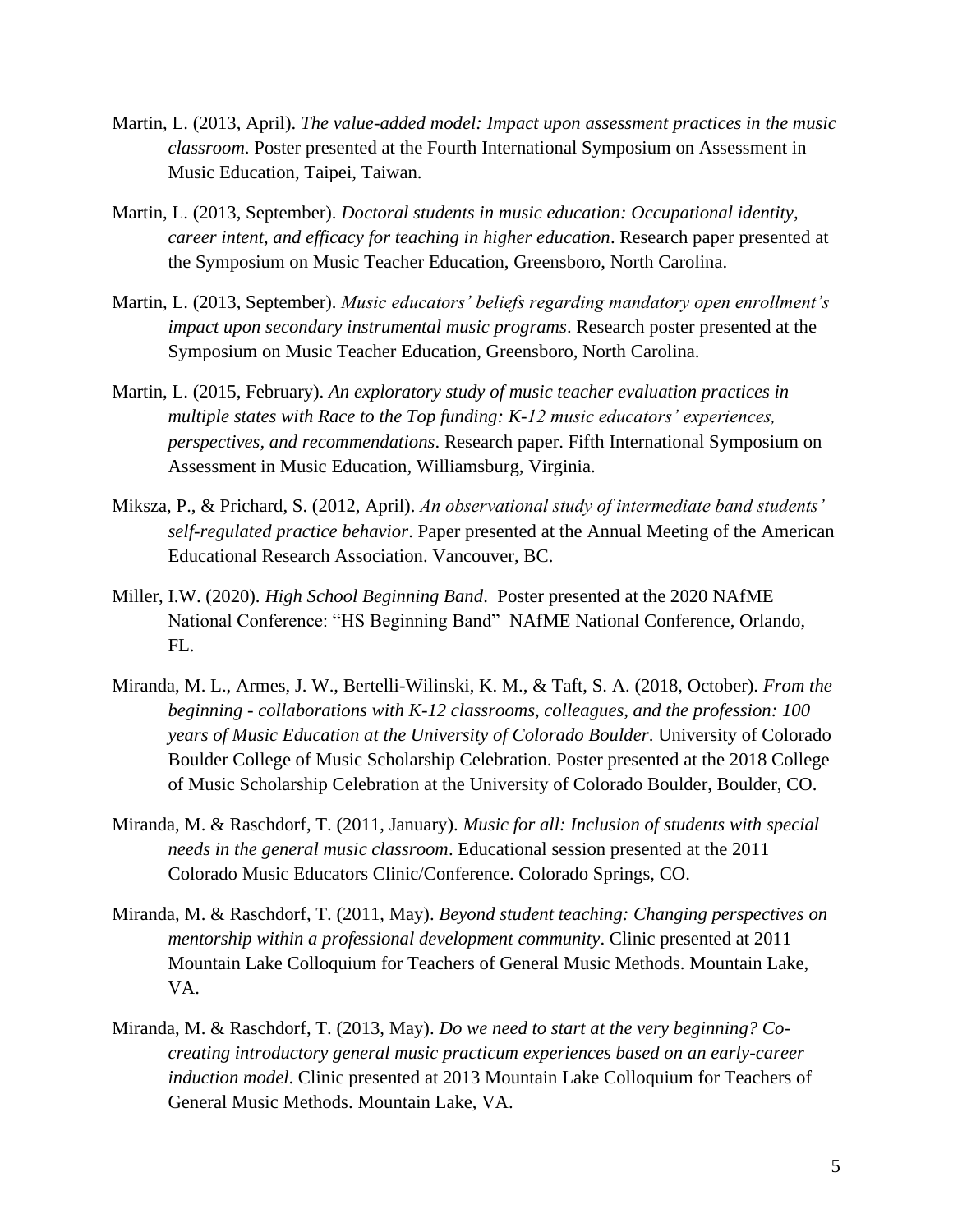- Munroe, A. (2015). *The generative approach to musical learning and the Holt Music textbooks*. Poster presentation. NAfME Music Research and Teacher Education National Conference Atlanta, GA.
- Munroe, A. (2015). *Measuring student growth within a merit-pay evaluation system: Effects on music teacher motivation*. Poster Presentation. Society for Music Teacher Education Greensboro, NC.
- Nelson, S. (2010). *The complex interplay of composing, developing musicianship, and technology*. Music Education SRIG Paper Presentation, American Education Research Association Conference. Denver, CO.
- Parker, S., Prichard, S., & Raschdorf, T. (2011, January). *8 strategies at 8 a.m.: Taking charge and managing the mayhem*. Educational session presented at the 2011 Colorado Music Educators Clinic/Conference. Colorado Springs, CO.
- Prichard, S. (2013, February). *"I feel like I belong here:" A case study of an urban student teacher*. Paper accepted for presentation at the Suncoast Music Education Research Symposium IX: Navigating the Future.
- Prichard, S., & Martin, L. (2013, February). *"I'm a composer!" Encouraging creativity in middle school band and orchestra ensemble classes*. Research poster presented at the Suncoast Symposium on Research in Music Education, Tampa, Florida.
- Prichard, S., & Martin, L. (2013, September). *An investigation of preservice music educators' identity, concerns, and teaching efficacy beliefs*. Research paper presented at the Symposium on Music Teacher Education, Greensboro, North Carolina.
- Prichard, S., Martin, L, & Vagi, R. (2012, January). *Making music in urban schools: Strategies for success*. Interest session presented at the Colorado Music Educators Association Clinic-Conference. Colorado Springs, CO.
- Raschdorf, T. (2011, September). *A case study of factors contributing to curricular integration in an elementary music program*. Poster Session at 2011 Symposium on Music Teacher Education (SMTE) Intersections of Practice, Research and Policy. Greensboro, NC.
- Raschdorf, T. (2013, January). *Preparing and presenting a quality elementary performance: The checklist every music educator should have*. Educational session presented at the 2013 Colorado Music Educators Clinic/Conference. Colorado Springs, CO.
- Raschdorf, T. (2013, April). *A strand of three: SongWorks in my three worlds*. Presentation at 2013 Music EdVentures Conference, an International Network of Teachers. Minneapolis, MN.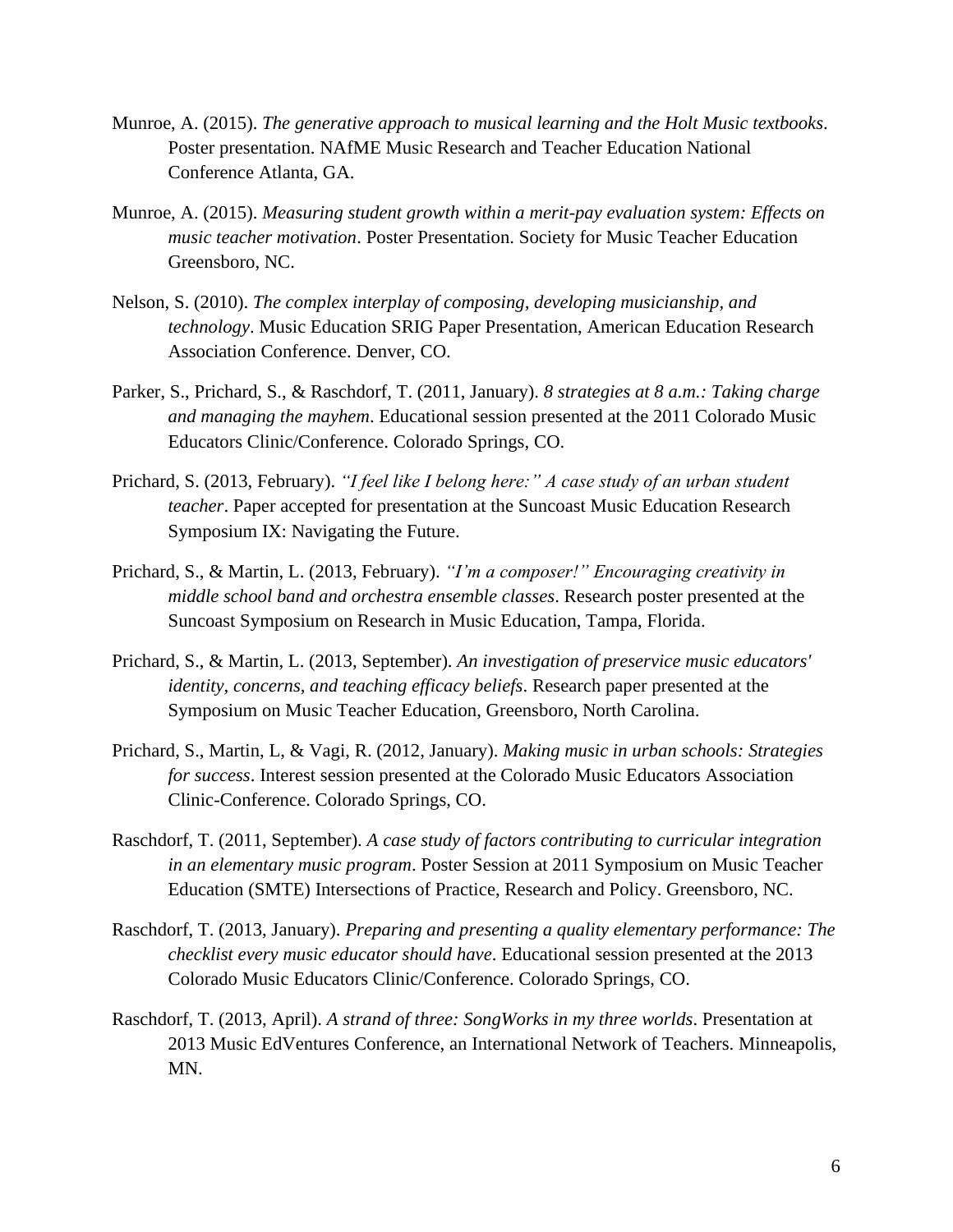- Raschdorf, T. (2013, September). *Partnering with local music teachers to establish a successful undergraduate practicum experience*. Primary Presentation Session at 2013 Symposium on Music Teacher Education (SMTE) Intersections of Practice, Research and Policy. Greensboro, NC.
- Raschdorf, T. (2015, April) *From scary to indispensable: Transforming music for classroom educators*. Accepted for presentation at 2015 Music EdVentures Conference, an International Network of Teachers. Denver, CO.
- Raschdorf, T., Matchael, M., & Slagowski, J. (2010, January). *Classroom management: "Do it because I say so!" vs. "we're all in this together!"* Educational session presented at the 2010 Colorado Music Educators Clinic/Conference. Colorado Springs, CO.
- Raschdorf, T., & Timm, A. (2014, January). *The power of feedback*. Clinic presented at the 2014 Colorado Music Educators Clinic/Conference. Colorado Springs, CO.
- Rickels, D., Berg, M., & Martin, L. (2014, March). *Disposition self-assessment in preservice music teachers*. Research paper presented at the National Association for Music Education biannual national conference, St. Louis, Missouri.
- Russell, J. (2007). *Factors influencing undergraduate music education majors' investment in techniques courses taught by graduate instructors*. Division K Poster Presentation, American Education Research Association Conference. Chicago, IL.
- Russell, J. A. (2007). *The relationship between warm-ups and other factors and the perceived physical discomfort of middle school string students*. Paper Presentation, Desert Skies Music Education Research Symposium. Tucson, AZ.
- Russell, J.A., & Chandler, K.W. (2008). *Music education faculty workload*. Poster Presentation. College Music Society National Conference, Atlanta, GA.
- Silvey, B. A., & Koerner, B. D. (2015, March). *Effects of conductor expressivity on secondary school band members' performance and attitudes toward conducting*. Poster session presented at the annual national conference of the College Band Directors National Association, Nashville, TN.
- Slagowski, J., Raschdorf, T. & Matchael, M. (2010). *Structures for classroom management of the secondary performance ensemble*. Clinic Presentation. Colorado Music Educators Association Conference. Colorado Springs, CO.
- Taft, S. A. (2018, January). *Structure, agency, and the migrating band director*. Colorado Music Educators Association Clinic/Conference. Paper presented at the 2018 conference of the Colorado Music Educators Association, Colorado Springs, CO.